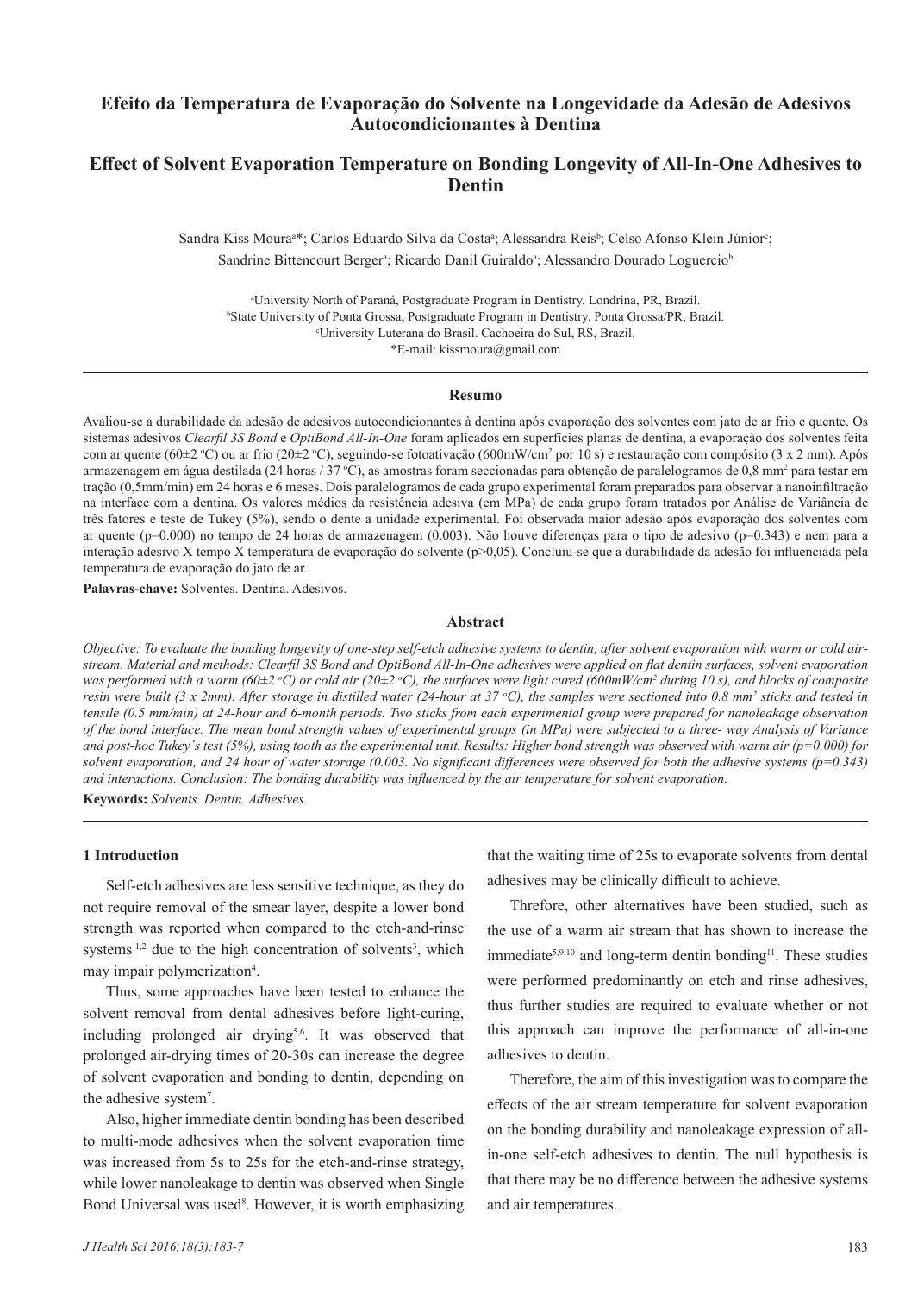### **2 Material and Methods**

### **2.1 Experimental design**

An *in vitro study* with three factors: adhesive system, drying air temperature, and storage time, at two levels each was performed. Bond strength was the main response variable to compare the factors. Additionally, morphological analysis of the restorative interfaces to dentin was assessed. This research was approved by the Ethics Research Committee of the dental school (Protocol 0186/08).

**Table 1:** Adhesive systems, composition, and application modes

#### **2.2 Specimen preparation**

Forty third molars  $(n=5)$  were disinfected in 0.5% chloramine, and a flat dentin surface was exposed after grinding the occlusal enamel on a # 180 grit SiC paper (Norton, Saint-Gobain, Curitiba, Brazil) and further polishment on wet # 600-grit silicon-carbide paper for 60 s to standardize the smear layer. Two one-step self-etch adhesive systems were tested (Table 1), as follows: Clearfil 3S Bond -S3 (Kuraray Medical Inc, Tokyo, Japan), and OptiBond All-In-One - OB (Kerr Co, Orange, USA).

| <b>Material</b><br>(Batch number)                 | <b>Composition</b>                                                                                                                                                                                      | <b>Application Mode</b>                                                                                                                                                                                         |
|---------------------------------------------------|---------------------------------------------------------------------------------------------------------------------------------------------------------------------------------------------------------|-----------------------------------------------------------------------------------------------------------------------------------------------------------------------------------------------------------------|
| <b>Clearfil 3S Bond</b><br>(00006)                | 10 MDP, Bis-GMA, 2-HEMA, di-camphoquinone,<br>hydrophobic dimetacrilate, ethanol $(\leq 20\%)$ , water<br>and silanated colloidal silica                                                                | 1- Shake the bottle<br>2-apply one coat of adhesive vigorously (20s);<br>3- dry with warm/cold air stream (10s)<br>4- light cure $(10s)$                                                                        |
| <b>OptiBond All In</b><br>One<br>(3075076)        | Uncured methacrylate ester (33-43%), ethyl alcohol<br>$(4-9\%)$ , water, Acetone $(35-45\%)$ , monomers, inert<br>mineral fillers, ytterbium fluoride, photoinitiators,<br>accelerators and stabilizers | <b>1-</b> Shake the bottle:<br>2- apply first coat of adhesive vigorously (20s);<br>3- apply second coat of adhesive vigorously (20s);<br>4- dry with warm/cold air stream $(10s)$ ;<br>5- light cure $(10s)$ . |
| $\alpha$ n $\mathbf{1}$ $\mathbf{D}$ $\mathbf{I}$ |                                                                                                                                                                                                         |                                                                                                                                                                                                                 |

**Source**: Research Data.

### **2.3 Restorative procedures and bond strength measurements**

After the application of adhesives, the solvent evaporation was performed either with a warm ( $60\pm2$  °C) or cold air ( $20\pm2$ o C) for 10 s at a distance of 10 cm. In both cases, the air stream was generated by a commercially hair-dryer (SC831, Black & Decker, Uberaba, Brazil). The air speed was 5.50 m/s and the air flow rate 0.0138 m<sup>3</sup>/s.<sup>9</sup> The adhesives were light-cured at 600 mW/cm2 (UltraLux, Dabi Atlante, Rio de Janeiro, Brazil). Resin composite build-ups (Opallis, VL, FGM, Joinville, Brazil) were constructed on the bonded surfaces in 3 increments of 2 mm each that were individually light-cured for 30 s.

After storage in distilled water  $(37 \text{ °C}/24 \text{ h})$ , the teeth were sectioned perpendicularly to the bonded interfaces with a diamond saw in an Isomet 1000 machine (Buehler Ltd, Lake Bluff, USA) to obtain sticks of 0.8 mm<sup>2</sup>. Each bonded stick was attached to a microtensile device (Odeme Biotechnology, Joaçaba, Brazil) with cyanoacrylate resin (Super Bonder Gel, Loctite, Itapevi, Brazil) and tested in tensile at 0.5mm/min (EMIC, São José dos Pinhais, Brazil) after 24 h and 6 months of water storage. The failure modes were evaluated at 40X (BEL Microimage analyser, Bel Photonics, Osasco, Brazil) and classified as cohesive (failure exclusive within dentin or resin composite), adhesive (failure at resin/dentin interface), or mixed (failure at resin/dentin interface that included cohesive failure of the neighboring substrates). Only the mixed type was considered for statistical purposes.

The mean bond strength of all sticks from the same tooth was averaged for statistical purposes, considering the tooth

as the experimental unit. Data were subjected to a three way Analysis of variance (Adhesive System vs. air temperature vs. storage time) and the post-hoc Tukey's test (alpha  $= 0.05$ ).

## **2.4 Scanning electron microscopy for silver nitrate uptake evaluation**

Two bonded sticks from each tooth were coated with two layers of nail varnish applied up to within 1 mm of the bonded interfaces. A total of 10 bonded sticks were analyzed for silver nitrate uptake as 5 teeth were used per experimental conditions. The specimens were re-hydrated in distilled water for 10 min prior to immersion in the tracer solution that was prepared according to the protocol previously described<sup>9</sup> and they kept stored in darkness for 24 h, rinsed thoroughly in distilled water, and immersed in photo developing solution for 8h (Kodak Dental Developer, Kodak, Curitiba, Brazil), under a fluorescent light to reduce silver ions into metallic silver grains within voids along the bonded interface.

All sticks were wet-polished with 600-grit SiC paper to remove the nail varnish. Specimens were polished with a 800- , 1000-, 1200-, 1500-, 2000-, 2500-grit SiC paper and 1 and 0.25 μm diamond paste (Buehler Ltd, Lake Bluff, USA) using a polish cloth. They were ultrasonically cleaned, air dried, mounted on aluminum stubs, and sputter-coated with carbon only. Resin dentin interface were analyzed in a scanning electron microscope (Jeol 5800, Tokyo, Japan) operated in the backscattered electron model with an accelerating voltage of 12 KV.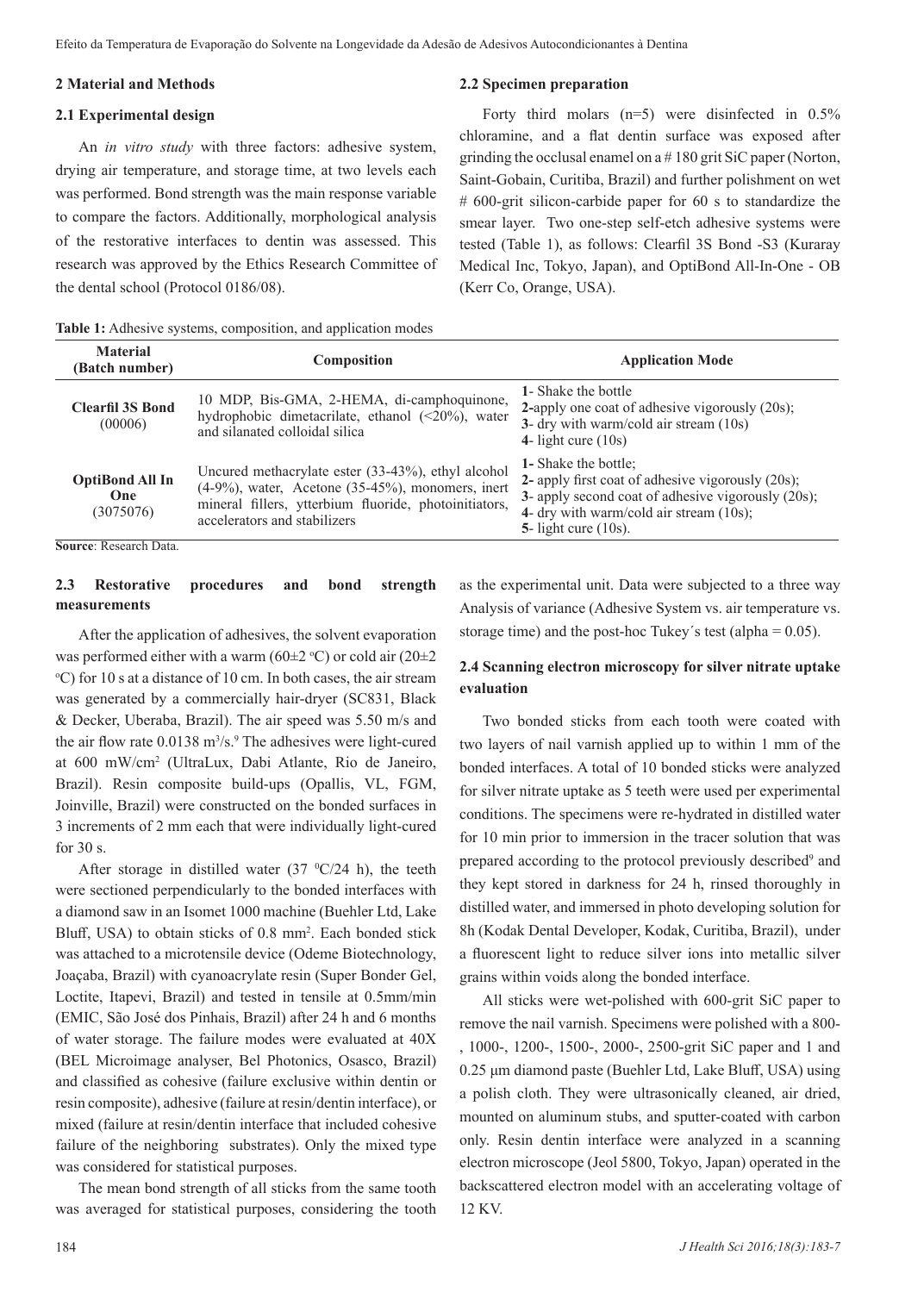## **3 Results and Discussion**

### **3.1 Bond strength**

No significant differences were observed for both the adhesive system  $(p=0.343)$  and the interactions. There were differences for the air temperature  $(p=0.003)$  and storage time ( $p=0.000$ ). Table 2 shows the data according to the experimental conditions. Air-temperature and storage time data were grouped and analyzed together due to the lack of significance of the adhesive system.

**Table 2:** Mean (Standard deviation) for the experimental conditions (\*).

| <b>Adhesive</b>        | Air<br><b>Temperature</b> | 24 Hours          | <b>6 Months</b>                         |
|------------------------|---------------------------|-------------------|-----------------------------------------|
| Clearfil 3s            | Cold                      | $31.64(6.44)$ Ab  | $19.79(2.80)$ C                         |
| <b>B</b> ond           | Warm                      | $36.75(8.01)$ A   | 27.36(3.37) Abc                         |
| Optibond               | Cold                      | $30.86(3.16)$ Abc | $25.62(5.25)$ Bc                        |
| All In One             | Warm                      | $36.27(7.42)$ Ab  | $29.21(4.05)$ Abc                       |
| $2.58 \times 10^{-14}$ | $\mathbf{1}$              |                   | $\lambda$ $\lambda$ $\lambda$ $\lambda$ |

(\*) The same uppercase letters show similar means ( $p > 0.05$ ) **Source**: Research Data.

According to the statistical analysis, higher bond strength was observed for warm-air for solvent evaporation when compared to cold-air, after 24 hours than 6 months. Table 3 shows the mean bond strength values of air-temperature and storage time. The failures after the bond strength test showed the prevalence of mixed fractures in all conditions, as can be seen in Table 4.

### **3.2 Scanning electron microscopy for silver nitrate uptake evaluation (SNU)**

The Backscattered SEM images of the resin-dentin interface at 24 hour (Figure 1) and 6 months (Figure 2) are presented below. Silver nitrate update was observed in all experimental conditions.

**Figure 1:** Backscattered SEM images of the resin-dentin interface at 24 hours for Clearfil 3S Bond (A,B), and OptiBond All-In-One (C,D). Silver nitrate update (white hand) was observed in both the cold air dry stream (B,D) and warm-air dry stream groups (A,C). **Source**: Authors



**Source**: Research Data.

**Figure 2:** Backscattered SEM images of the resin-dentin interface at 6 months for Clearfil 3S Bond (E,F), and OptiBond All-In-One (G,H). Silver nitrate update (white hand) was observed in both the cold air dry stream F,H) and warm-air dry stream groups (E,G) **Source**: Authors



**Source**: Research Data.

A complex chemistry is needed to blend hydrophilic and hydrophobic monomers, solvents, water and additives to dental adhesives<sup>3</sup>. Water and solvents are indispensable because they provide the ionization medium for the self-etch activity<sup>3</sup>. Solvents act as a transport medium and lower resin viscosity. They allow greater penetration of resins into the micro porosities of the tooth surface, as well as enhance the mobility of radicals and growing polymer chains<sup>13</sup>. However, entrapped solvents within the polymerized adhesive and hybrid layer can compromise the formation of a strong polymer network<sup>14</sup>.

Thus, attention should be given to the removal of as much solvent as possible from self-etch adhesives before light curing, and one approach was assessed in this study. Our results showed that apart from the adhesive system, higher bond strength was achieved when the solvent was evaporated with warm-air at 24h, when compared to 6-month period, and cold air-stream evaporation. Our 24h-results agree with previous studies<sup>5,11</sup> that used warm-air to evaporate solvents from dental adhesives, explained by differences in the kinetic of solvent evaporation as the warm air increases the energy of molecules that evaporate faster than the cold air.

It is known that as water/solvent can evaporate from the adhesive, the monomer density increases sharply and creates a monomer concentration gradient that acts as a barrier for further solvent evaporation, reducing the ability of water/ solvents to evaporate from the adhesive layer<sup>15</sup>. In the case of simplified adhesives, it is even worse since the extent of solvent and water retention in polymer networks is correlated with the hydrophilicity of the resin blends<sup>16</sup>. Similar results on dentin bonding for all-in-one adhesives confirm this statement, which is highlighted by the scanning electron micrographs, where silver nitrate deposits kept entrapped within the resin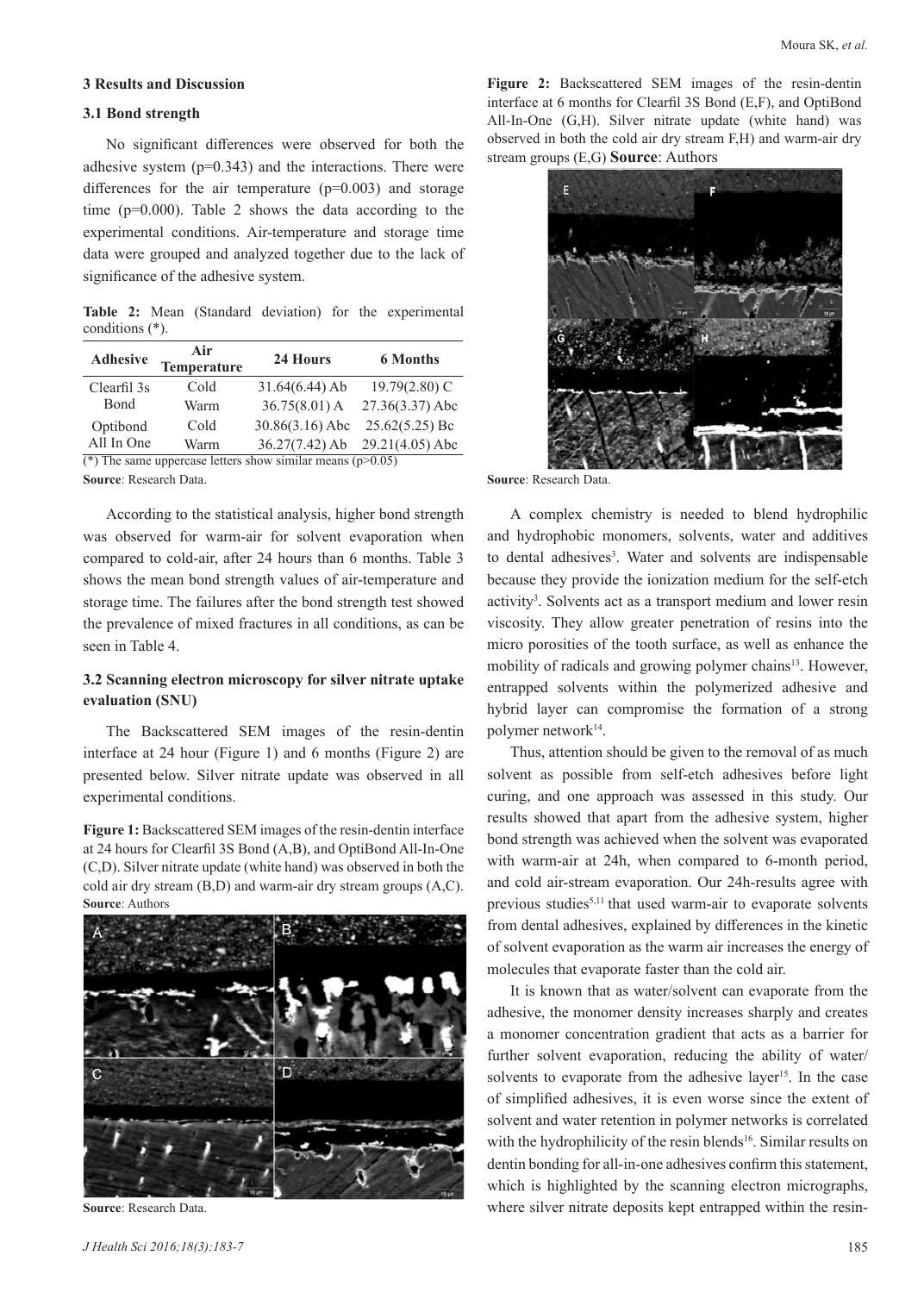dentin bonds, predominantly in cold air groups of both adhesives.

Several attempts have been made to increase solvent evaporation from the adhesive layer, such as the use prolonged air-drying<sup>5-7</sup> Similar findings were observed in terms of the recommended clinical time for solvent evaporation (around 10 s) is rather short, and increasing the solvent evaporation time to more than 20s may have enhanced the bond strength of the adhesives, which is difficult to achieve clinically.

Thus, studies on increasing the air-drying temperature<sup>5,1</sup> for solvent evaporation of dental adhesives have been encouraged. Despite the good performance of the adhesives of the present study under warm air-drying at 24h, this fact was not observed after 6 months, probably because the solvents remained inside the polymer, as suggested by the photomicrographs. An earlier study has demonstrated that only periods longer than 24-96 h can ensure an almost complete solvent evaporation<sup>17</sup>, which is clinically impossible.

The use of warm air to evaporate solvents from dental adhesives improved the resin-dentin bonds, as observed in previous studies<sup>14,15</sup>, with better results when compared with other study<sup>5</sup>. However, the hydrophilicity of the adhesive layer cannot be changed by just using a warm air-dry stream or prolonged air-drying times<sup>18</sup>.

These findings can lead to discussions about the real advantages of all-in-one adhesives 4 . Other strategies have been applied successfully to improve the bonding durability of dental adhesives to dentin, as the active application and the use of a hydrophibic layer<sup>19</sup>. Hydrophilic adhesives including the all-in-one system in the present study can attract water that plasticizes polymers, reducing their mechanical properties $20,21$ .

 The nanoleakage was enhanced by the presence of solvent in *Clearfil SE Bond* and *Clearfil S<sup>3</sup> Bond* dental adhesives<sup>22</sup>. The type of solvent (acetone, butanol, or ethanol/water) has shown to prioritarialy affect the evaporation rate of the adhesive, despite the time needed to do it $^{23}$ . All these strategies should be carefully considered to remove as much as solvent as possible before light curing, without compromising the dentin bonding durability.

### **4 Conclusion**

The use os warm-air stream for solvent evaporation improved the bonding of all-in-one adhesive systems to dentin.

### **References**

- 1. Van Meerbeek B, Yoshihara K, Yoshida Y, Mine A, De Munck J, Van Landuyt KL. State of the art of self-etch adhesives. Dent Mater 2011;27:17-8.
- 2. Pashley DH, Tay FR, Breschi L, Tjaderhane L, Carvalho RM, Tezvergil-Mutluay A. State of the art of etch-and-rinse adhesives. Dent Mater 2011;27:1-16.
- 3. Van Landuyt KL, Snauwaert J, De Munck J, Peumans M, Yoshida Y, Poitevin A, *et al.* Systematic review of the chemical composition of contemporary dental adhesives. Biomater

2007;28:3757-85.

- 4. Van Landuyt KL, Mine A, De Munck J, Jaecques S, Peumans S, Lambrechts P, *et al*. Are one-step adhesives easier to use and better performing? Multifactorial assessment of contemporary one-step self-etchng adhesives. J Adhes Dent 2009;11:175-90.
- 5. Garcia FCP, Almeida JCF, Osorio R, Carvalho RM, Toledano M. Influence of drying time and temperature on bond strength of contemporary adhesives to dentin. J Dent 2009;37:315-20.
- 6. Spreafico D, Semeraro S, Mezzanzanica D, Re D, Gagliani M, Tanaka T, *et al*. The effect of the air-blowing step on the technique sensitivity of four different adhesive systems. J Dent 2006;34:237-344.
- 7. Werle SB, Steglich A, Soares FZ, Rocha RO. Effect of prolonged air drying on the bond strength of adhesive systems to dentin. Gen Dent 2015;63:68-72.
- 8. Luque-Martinez IV, Perdigão J, Muñoz MA, Sezinando A, Reis A, Loguercio AD. Effects of solvent evaporation time on immediate adhesive properties of universal adhesives to dentin. Dent Mater 2014;30:1126-35.
- 9. Klein-Júnior CA, Zander-Grande C, Amaral R, Stanislawczuk R, Garcia EJ, Baumhardt-Neto R, *et al*. Evaporating solvents with a warm air-stream: effects on adhesive layer properties and resin-dentin bond strengths. J Dent 2008;36:618-25.
- 10. Moura SK, Murad CG, Reis A, Klein-Júnior CA, Grande RHM, Loguercio AD. The influence of air temperature for solvent evaporation on bonding of self-etch adhesives to dentin. Eur J Oral Sci 2014;8:205-10.
- 11. Reis A, Klein-Junior CA, Coelho de Souza FH, Stanislawczuk R, Loguercio AD. The use of warm air stream for solvent evaporation: effects on the durability of resin-dentin bonds. Oper Dent 2010;35:29-36.
- 12. Wang Y, Spencer P, Yao X, Brenda B. Effect of solvent content on resin hybridization in wet dentin bonding. J Biomed Mater Res A 2007;82:975-83.
- 13. Holmes RG, Rueggeberg FA, Callan RS, Caughman F, Chan DCN, Pashley DH, *et al*. Effect of solvent type and content on monomer conversion of a model resin system as a thin film. Dent Mater 2007;23:1506-12.
- 14. Jacobsen T, Söderholm KJ. Some effects of water on dentin bonding. Dent Mater 1995;11:132-6.
- 15. Pashley EL, Zhang Y, Lockwood PE, Rueggeberg FA, Pashley DH. Effects of HEMA on water evaporation from water-HEMA mixtures. Dent Mater 1998;14:6–10.
- 16. Yiu CKY, Pashley EL, Hiraishi N, King NM, Goracci C, Ferrari M, *et al.* Solvent and water retention in dental adhesives blends after evaporation. Biomater 2005;26:6863- 72.
- 17. Ikeda T, De Munck J, Shirai K, Hikita K, Inoue S, Sano H, *et al.* Effect of air-drying and solvent evaporation on the strength of HEMA-rich versus HEMA-free one-step adhesives. Dent Mater 2008;24:1316-23.
- 18. Hass V, Luque-Martinez IV, Sabino NB, Loguercio AD, Reis A. Prolonged exposure times of one-step self-etching adhesives on adhesive properties and durability of dentin bonds. J Dent 2012;40:1090-102.
- 19. Sezinando A, Luque-Martinez IV, Muñoz MA, Reis A, Loguercio AD, Perdigão J. Influence of a hydrophobic resin coating on the immediate and 6-month dentin bonding of three universal adhesivez. Dent Mater 2015;31:e236-e246.